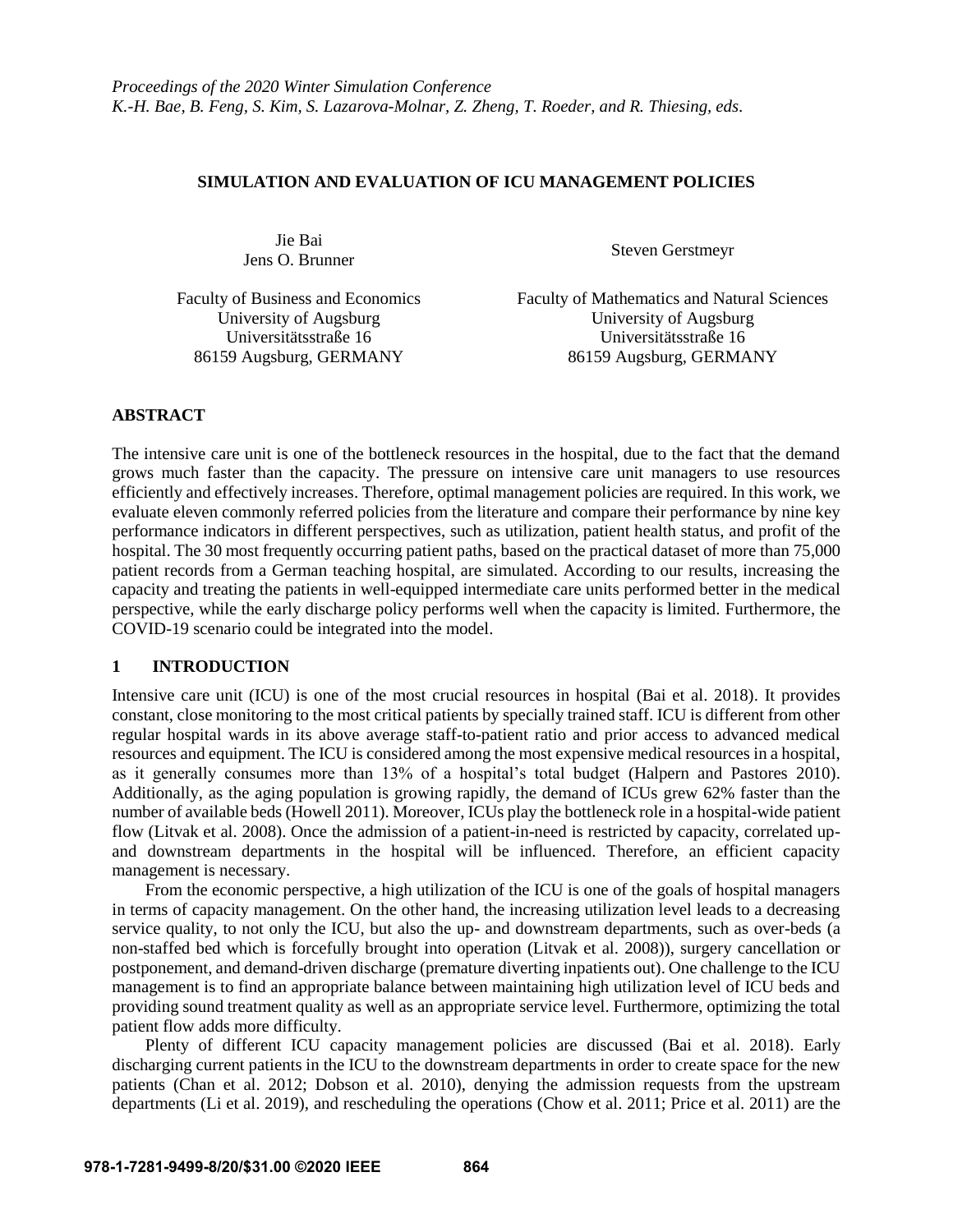most frequently discussed policies to manage the ICU capacity. They are supposed to work well, based on their own key performance indicators (KPIs). However, what are the performances of these policies in the same scenario? Which ones are better when considering different KPIs? How are the upstream and downstream departments influenced by the ICU management policies? Currently, we haven't found a paper to answer these questions.

Therefore, the patient flow centered by the ICU is simulated to evaluate the performances of eleven different management policies. Nine KPIs are compared, covering different aspects, as well as different departments. The simulation model is based on a dataset with 75,934 patient records in the year 2015 from one of the largest teaching hospital in south Germany. The dataset covers 1,215 beds in general wards, 45 emergency beds, 20 IMC beds, and 30 ICU beds. The 30 most commonly occurring patient paths are integrated from the dataset in the simulation model. The results clearly indicate that the introduction of control policies has a positive impact on patient status, length of stay (LOS), and cost when comparing to the baseline case (first-come-first-served policy, FCFS). The parameters of our model can be flexibly adjusted to the parameters from different hospitals. Therefore, it can work as managerial reference to practice. The managers can choose proper policies according to their goals (specific KPIs).

The remainder of the paper is organized as follows: After the literature review, our contribution is summarized in Section 2. In Section 3, the detailed descriptions of the eleven management policies and the definitions of the KPIs are presented. The simulation model is discussed in Section 4. Section 5 follows with an analysis of the results. Finally, in Section 6, the work is concluded and the potential future research directions are highlighted.

## **2 RELATED LITERATURE**

Simulation is an extremely suitable method for hospital planning, in particular due to the complexity of the real-world situation (McHardy et al. 2004). There are many papers applying simulation for the optimization of different departments in the healthcare system, for example, operating room scheduling (Adan et al. 2011; Persson and Persson 2010; VanBerkel and Blake 2007), emergency department scheduling (Mielczarek and Uziałko-Mydlikowska 2012), and of course ICU planning (as described in the following).

There are a lot of scientific papers with the intention of finding better solutions for ICU capacity planning (Bai et al. 2018). Most of the ICU simulation papers try to figure out the ideal number of beds in ICUs (Barado et al. 2012; Cahill and Render 1999; Costa et al. 2003; Lamiell 1995; Ridge et al. 1998; Troy and Rosenberg 2009; Zilm and Hollis 1983). Another stream is applying simulation for staff scheduling (Duraiswamy et al. 1981; Hashimoto et al. 1987). In addition to patient care and nurse monitoring, Villa et al. (2009) also examined the LOS of patients. All these objects can be improved through better ward designing, capacity planning, and management of patient flows. Furthermore, there are many papers simulating the operating theatres scheduling policies (Akkerman and Knip 2004; Astaraky and Patrick 2015; Chow et al. 2011; Marmor et al. 2011; Marmor et al. 2013; Troy and Rosenberg 2009; Yang et al. 2013). In these papers, ICUs are not the primary target, but are nevertheless considered in the optimization models or simulations.

Looking at the papers, it is obvious that a gap in comparing different control policies for admission to ICUs exists, especially when considering the complete patient flow centered around the ICU. Mahmoudian-Dehkordi and Sadat (2017) present a detailed work on the effects of management guidelines for ICUs. They simulated a disaster with extraordinary emergency patient arrivals. In their paper, they describe eleven different control policies, six of which are ultimately used in the simulation. A simulation with a simultaneous implementation of all six control guidelines was carried out. Kim et al. (2015) also examine various admission guidelines in their simulation study. Different policies are always applied in the appropriate cases based on observed measurements. They are able to achieve better results than the clinic's own regulation. However, the simulation model is very limited with the admission and discharge rates of patients. Both are constants in the study. This limits the evaluation of the influencing factors and reduces the meaningfulness of the effects of the control guidelines in different scenarios.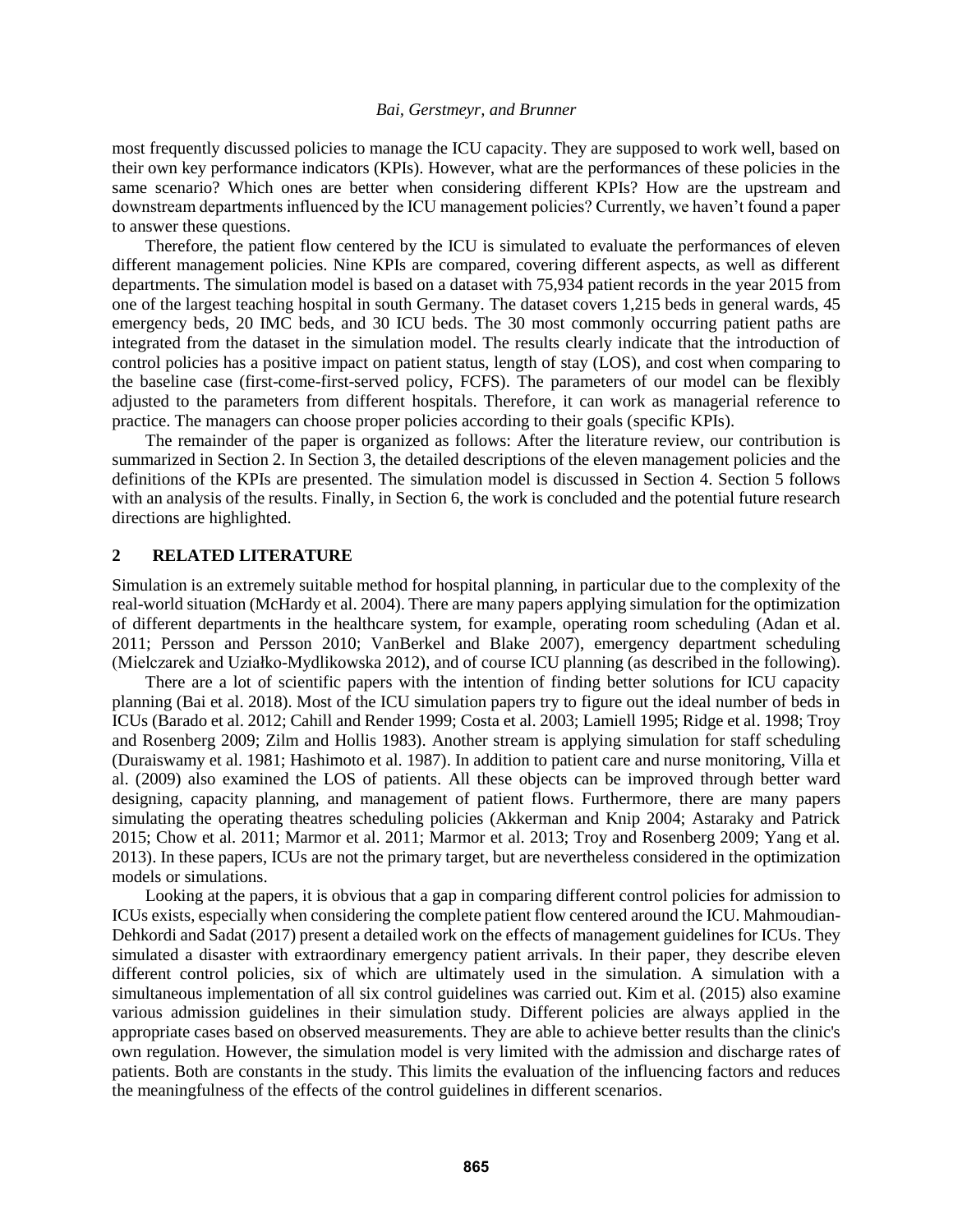Our work extends the existing research by evaluating different ICU control policies not only inside the ICU, but in the complete patient flow (including emergency department (ED), intermediate care unit (IMC), ward, and operating theatre (OT)). Rather than focusing on one specific type of patients like Mahmoudian-Dehkordi and Sadat (2017) did, we simulate 30 different patient paths covering almost all types of patients. Furthermore, medical and monetary KPIs are used to evaluate the performance. On top of that, our model is flexible to adjust the parameters. Therefore, it can be easily applied in different hospital settings.

# **3 ICU CONTROL POLICIES AND KPIS**

Patient flows connect the ICU with other departments inside and outside the hospital. All the decision policies implemented in the ICU also influence the up- and downstream departments (Bai et al. 2018). Vice versa, control policies applied in the up- and downstream departments can also help to optimize the utilization and service quality in the ICU. For example, IMC is logistically located between the ICU and the general ward. It can work as a physically independent unit or as a dedicated section, incorporated within the ICU (Plate et al. 2017). Therefore, increasing the capacity in the IMC is an option to relieve the stress from the ICU. Additionally, rescheduling surgeries in the OT is another frequently applied method.

## **3.1 Control Policies**

In order to figure out the best performance using simulation, various control policies are evaluated. When the ICU is fully occupied, the patients will be arranged according to the policies. Any of the policies result in different consequences, such as the patient's health condition, the occupancy at other departments, etc. Most hospitals have no regulated process when it comes to making decisions on patient transfers, since it usually depends on the situation, such as the current utilization of the ICU. Our cooperating hospital has a list of patients who are less critical. They can be early discharged when it is necessary. Sometimes when the ICU is full, the new patients are immediately rejected and transferred to the next station in their paths (after the ICU). We model the FCFS policy as the baseline case. The control policies evaluated in the simulation and the respective implementation procedures are described below.

- P1. **Increasing ICU capacity**: Increasing the capacity is supposed to be a simple and intuitive policy to overcome the capacity shortage. For instance, in the current COVID-19 crises the ICU capacity in Germany has been doubled. Many researchers suggest that increasing the capacity is necessary (Daly et al. 2001; Lyons et al. 2000). However, higher fixed costs for additional beds and instruments will incur and more staff will be needed. In the long run, inefficiency might be another problem (Kim et al. 2015). De Bruin et al. (2005), however, show that increasing the capacity of expensive beds in ICUs is ultimately more cost-effective than investing in cheaper beds at general wards.
- P2. **Early discharging the patient with the lowest remaining LOS to the next station in the path**: If a patient urgently needs to be admitted into the ICU due to his/her critical condition, another patient in a more stable condition can be discharged from the ICU and transferred to the next department. However, an early discharge is proven to cause a higher readmission rate and to increase mortality (Daly et al. 2001; Dobson et al. 2011; Marmor et al. 2011). As customary applied in hospitals, the patient with the expected lowest remaining LOS is transferred. This has the advantage that the patient is already in a good condition compared to the other patients in the ICU and therefore the negative consequences are minimized.
- P3. **Early discharging the patient with the highest remaining LOS to the next station in the path:** Complementary to the previously described policy P2, the patient with the highest remaining LOS is discharged prematurely. This policy is inspired by a popular rule in manufacturing, which gives the shortest processing time (i.e., short LOS) highest priority (Yang et al. 2013). It reduces occupancy in the long run, as the other patients remaining in the ICU will be regularly discharged soon. However, the fact that the patient would be expected to have a long LOS ahead of him/her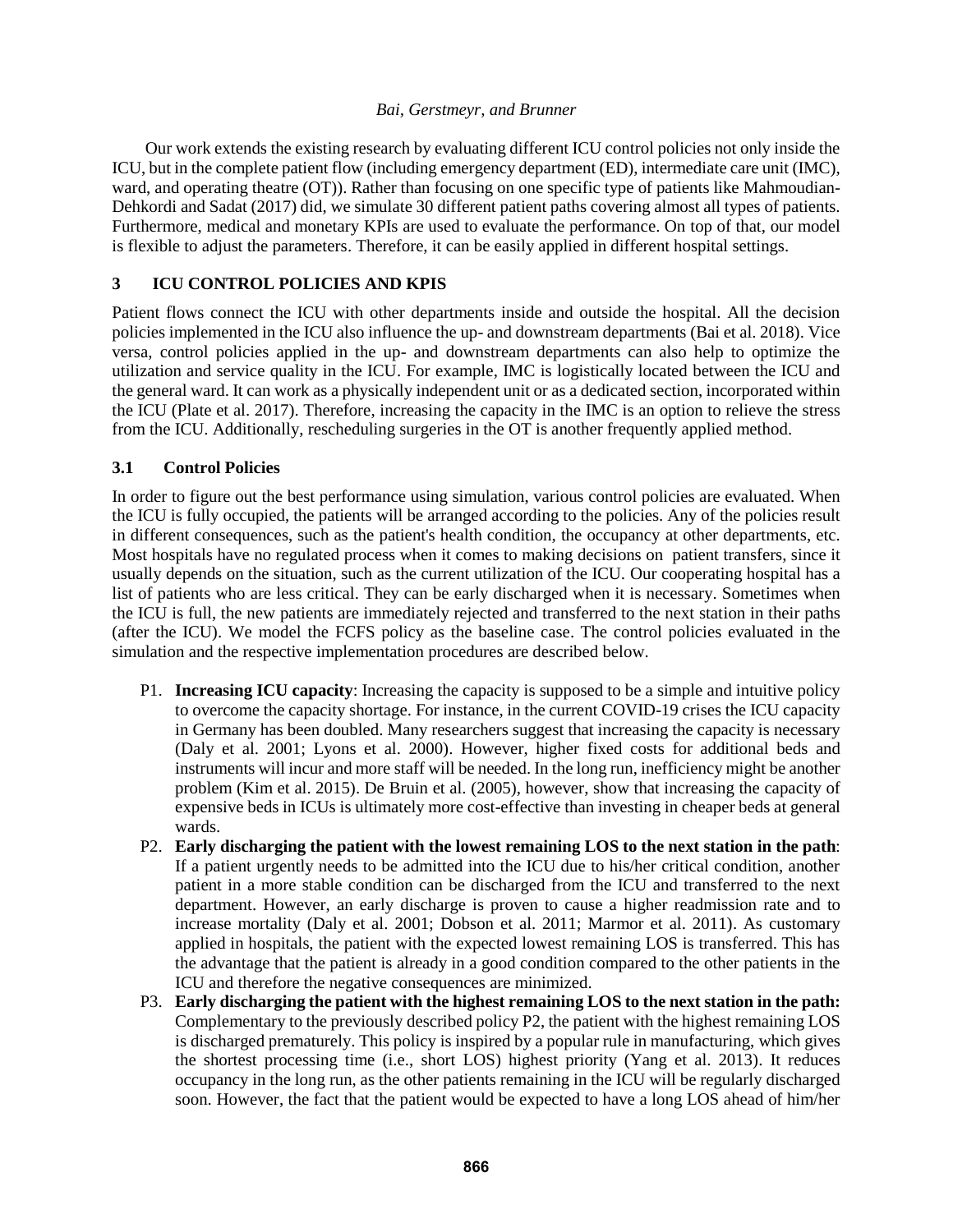suggests that his/her state of health is not even stable at all. This control policy can have serious negative consequences for the early discharged patients.

- P4. **Early discharging the patient with the highest LOS in the ICU to the next station in the path**: This control policy could compensate for disadvantages of the policy P3 where the remaining LOS has been considered. The patient benefits from the fact that he/she has already been treated the longest time in the ICU.
- P5. **Early discharging the patient with the lowest remaining LOS to IMC**: In this policy, if there is no capacity for a new patient left in the ICU, the patient with lowest expected remaining LOS is discharged early to the IMC, regardless of the next station his/her patient path.
- P6. **Early discharging the patient with the lowest remaining LOS to home**: In the special case that all departments are completely busy, a relatively stable patient can be discharged straight back home. A lack of monitoring of the health state can lead to a high possibility of readmission, which is not only undesired to the health of the patient, but also inefficient to the system in a long run.
- P7. **Boarding in IMC or ward**: If the ICU is fully utilized, boarding the new patient in the IMC or the general wards is another option. The patient waits in IMC or ward until a bed in the ICU becomes available. However, depending on the urgency and condition of the patient, this can lead to negative health consequences. This control policy might also lead to queuing in the IMC and general wards. Because the ICU patients are normally not allowed to wait for a long time for the ICU bed, after more than two periods (6 hours per period), he/she will be transferred to another hospital with free capacities.
- P8. **Increasing IMC capacity**: Similar to the first policy P1, the number of beds in the IMCs can also be increased. In this policy the fixed costs, such as personnel and equipment costs, are not as high as in the ICU. Likewise, this rule is only effective in combination with other control policies that involve IMC and general wards.
- P9. **Rescheduling of planned surgeries**: If a patient's surgery is planned to be performed on a certain date, a transfer to the ICU afterwards is also planned in advance. If the utilization level is already high in the ICU, this surgery can be postponed to keep a certain number of buffer beds free for emergencies. Kolker (2009) find a reduction in patient deflections from 1.5 percent to 10 percent when up to four operations are postponed on a single day.
- P10. **Transferring to IMC**: Since IMCs are roughly classified between ICUs and general wards in terms of care and costs, moving the new patient to the IMC is supposed to be an acceptable emergency solution in case of a full ICU. In this policy, the patient will receive the entire treatment in the IMC, without the intent of going back to ICU later on.
- P11. **Transferring to another hospital**: Normally transferring the potential ICU patient is not desired (Litvak et al. 2008). However, when the health status permits a transfer, it might be a better option than waiting for an available ICU bed.

In order to generalize our model and make it more adjustable to different scenarios, some other more complex policies, which are based on the personalized condition of each patient, are not taken into account. For instance, the policy might consider the disease or the required treatment (e.g., cancer, cardiovascular disease, obstetrics etc.).

## **3.2 Performance Indicators**

Providing care is very complex and cannot be evaluated by a single indicator (see [Table](#page-4-0) **1**). The utilization level, the service quality, as well as the economic perspectives are all needed to consider. Therefore, several KPIs are measured in our work. First of all, the utilization rates of the individual departments, which are the most frequently applied metric in practice, are monitored. To prevent hospital employees from being overstaffed or understaffed, patients from waiting, and the beds from idling, the utilization rates should be in an appropriate range. Although we agree that the LOS in the hospital itself has no direct correlation with patient satisfaction (Borghans et al. 2012), a shorter average LOS goes hand in hand with a better efficiency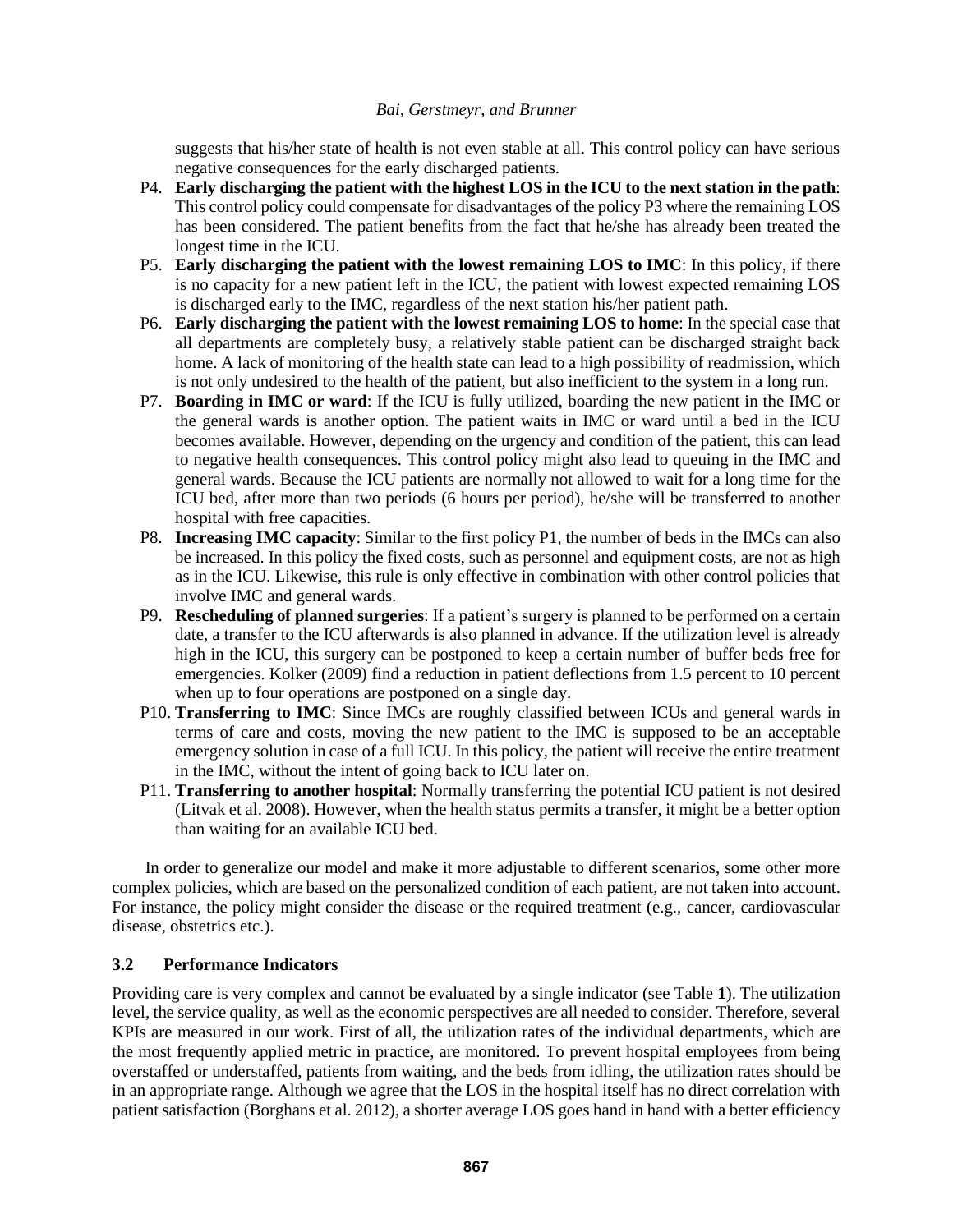of the respective hospital (Herr 2008). Likewise, a longer LOS is associated with a greater likelihood of complications (Cohen et al. 2009). Therefore, in our model, the average LOSs of the entire hospital stay and of the ICU stay are recorded. For the next indicators we look at patients that are discharged from or even rejected right before the ICU. We want to measure how many patients are influenced by the policies. Therefore, we define two KPIs. The first KPI is the number of patients rejected by the ICU. The number of early discharges is defined as the second KPI. What is naturally a top priority in the healthcare system and needed to be accurately recorded and evaluated is the health condition of the patient. The health state is quantified on a scale from zero to one hundred. It is similar to the Quality-Adjusted Life Year (QALY) approach, which represents values between zero and one (Drummond and McGuire 2011). Proper treatments increase the value of health state, and meanwhile delayed treatments lead to lower value. If the score is less than 5 when the patient leaves the hospital, he/she is declared to be dead. The increased number of deaths, which are caused by the management policies, is considered as another evaluation criterion. This number is independent of the mortality that occurs in the hospital anyway (average 2.65% of all discharges). A last key aspect to be evaluated is profit. The hospital can lose revenue if patients are rejected from the ICU or have to leave the hospital to early. In this monetary perspective, profit and revenue loss are considered as separated indicators. However, neither profit nor revenue is known in our practical dataset. By means of appropriate literature, we have obtained the parameters and summarize them in [Table](#page-4-1) **2** (Bai et al. 2018; Bertolini et al. 2005; Correia and Waitzberg 2003; Encinosa and Bernard 2005; Kahn et al. 2008; Lone and Walsh 2011; Ryan et al. 2019; Sznajder et al. 2001; Williams 1996).

|  | Table 1: Summary of the KPIs. |  |  |
|--|-------------------------------|--|--|
|--|-------------------------------|--|--|

<span id="page-4-0"></span>

|    | <b>KPIs</b>             |      | <b>KPIs</b>      |    | <b>KPIs</b>      |
|----|-------------------------|------|------------------|----|------------------|
| K1 | Mean $LOS$ – system     | K4   | Rejections       | K7 | Increased deaths |
| K2 | Mean $LOS - ICU$        |      | Early discharges | K8 | Profit           |
| K3 | Mean utilization $-ICU$ | - K6 | Health           | K9 | Revenue loss     |

<span id="page-4-1"></span>

|                 | Profit $(\text{day})$ |                          | Revenue loss (Euro) |
|-----------------|-----------------------|--------------------------|---------------------|
| <b>ICU</b> stay | 75.                   | Reject normal patient    | 6,000               |
| ED stay         | $15 -$                | Reject emergency patient | 4,950               |
| IMC stay        | 38                    | Early discharge          | 3,600               |
| Ward stay       |                       |                          |                     |

Table 2: Estimated profit and revenue loss.

#### **4 SIMULATION MODEL BY ANYLOGIC**

A discrete event simulation model is developed on the platform AnyLogic, which is a multi-method programming and simulation environment. The details of the input data, simulation model, and case study are discussed in this section. In order to keep the simulation as realistic as possible, but at the same time as generic as possible, distributions of arrival times and LOSs in different units are fitted by RStudio (see [Table](#page-4-2) **3**). All admissions follow Poisson distributions and the most of the LOSs can be modelled by Lognormal distributions.

<span id="page-4-2"></span>

| Parameter    |                | Admission (per hour) |         | $LOS$ (day)   |      |         |      |      |
|--------------|----------------|----------------------|---------|---------------|------|---------|------|------|
|              | Weekday        | Weekdav              | Weekend | Weekend   ICU |      | Ward    | ED   | IMC. |
|              | davtime        | night                | davtime | night         |      |         |      |      |
| Distribution | <b>Poisson</b> | Poisson              | Poisson | Poisson       | Logn | Weibull | Logn | Logn |
| Average      | 15.78          | 4.41                 | 6.36    | 4.03          | 3.23 | 0.82    | 1.50 | 3.74 |

Table 3: Summary of the parameters.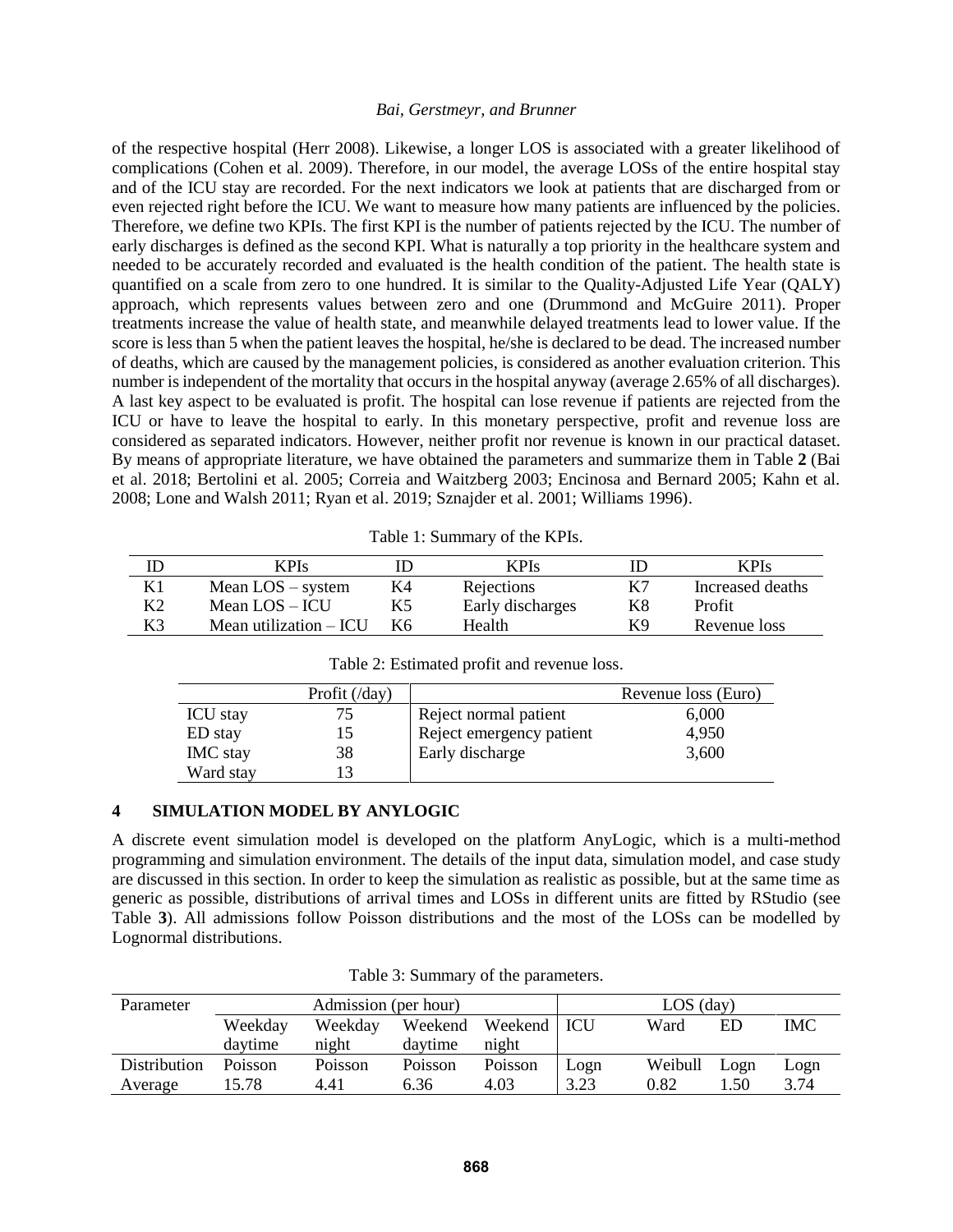In the dataset, each patient has a personal ID during his/her stay. The detailed information of each event (time stamps, departments transferred from and to) in the hospital stay are recorded. Based on the data, the paths for each patient are created and analyzed. In order to achieve the most precise and meaningful results of various management policies, the structure of the simulation model is kept as realistic as possible, but at the same time as minimalistic as possible. To this end, not all of the patient paths from the dataset are taken into account. The 30 most commonly occurring paths [\(Figure 1\)](#page-5-0), which cover more than 95% of all patients, are simulated in our model.

|          | 47.62% | Admin | Ward       | <b>Discharge</b> |                  |                  |                  | 16 | $0.16\%$ Admin   | ED             | ICU              | Ward             | <b>ICU</b>       | Ward             | Discharge        |                  |
|----------|--------|-------|------------|------------------|------------------|------------------|------------------|----|------------------|----------------|------------------|------------------|------------------|------------------|------------------|------------------|
|          | 30.89% | Admin | ED         | Ward             | <b>Discharge</b> |                  |                  |    | $0.14\%$ Admin   | ED             | Ward             | <b>ICU</b>       | Ward             | <b>ICU</b>       | Ward             | Discharge        |
|          | 9.95%  | Admin | <b>ED</b>  | <b>Discharge</b> |                  |                  |                  | 18 | 0.14% Admin Ward |                | ED               | Ward             | Discharge        |                  |                  |                  |
|          | 2.65%  | Admin | <b>ED</b>  | tetu             | Ward             | <b>Discharge</b> |                  | 19 | 0.12% Admin Ward |                | ICU              | <b>Discharge</b> |                  |                  |                  |                  |
|          | 1.93%  | Admin | Ward       | ICU              | Ward             | <b>Discharge</b> |                  | 20 | $0.11\%$ Admin   | ED             | Ward             | <b>ICU</b>       | <b>OT</b>        | Ward             | Discharge        |                  |
| $\sigma$ | 1.73%  | Admin | <b>ED</b>  | Ward             | <b>ICU</b>       | Ward             | Discharge        | 21 | 0.11% Admin Ward |                | ICU              | Ward             | <b>ICU</b>       | Ward             | Discharge        |                  |
|          | 0.94%  | Admin | <b>ED</b>  | ICU              | <b>Discharge</b> |                  |                  | 22 | $0.08\%$ Admin   | <b>ED</b>      | Ward             | <b>OT</b>        | Ward             | <b>Discharge</b> |                  |                  |
|          | 0.46%  | Admin | Ward       | <b>ICU</b>       | <b>OT</b>        | Ward             | <b>Discharge</b> | 23 | $0.07\%$ Admin   | <b>ED</b>      | <b>ICU</b>       | OT               | <b>Discharge</b> |                  |                  |                  |
| 9        | 0.36%  | Admin | <b>ED</b>  | <b>ICU</b>       | <b>OT</b>        | Ward             | Discharge        | 24 | $0.06\%$ Admin   | <b>ICU</b>     | <b>OT</b>        | Ward             | <b>Discharge</b> |                  |                  |                  |
| 10       | 0.27%  | Admin | <b>ICU</b> | <b>Discharge</b> |                  |                  |                  | 25 | $0.04\%$ Admin   | ED             | Ward             | ICU              | Ward             | ICU              | <b>Discharge</b> |                  |
| 11       | 0.25%  | Admin | <b>ICU</b> | Ward             | <b>Discharge</b> |                  |                  | 26 | $0.04\%$ Admin   | $\overline{O}$ | <b>ICU</b>       | OT               | Ward             | <b>Discharge</b> |                  |                  |
| 12       | 0.23%  | Admin | Ward       | <b>OT</b>        | Ward             | <b>Discharge</b> |                  | 27 | $0.03\%$ Admin   | <b>OT</b>      | <b>ICU</b>       | Ward             | Discharge        |                  |                  |                  |
| 13       | 0.23%  | Admin | <b>ED</b>  | Ward             | ED               | Ward             | Discharge        | 28 | $0.03%$ Admin    | <b>OT</b>      | <b>Discharge</b> |                  |                  |                  |                  |                  |
| 14       | 0.21%  | Admin | ED         | Ward             | ICU              | <b>Discharge</b> |                  | 29 | $0.03\%$ Admin   | ED             | ICU              | Ward             | <b>ICU</b>       | <b>Discharge</b> |                  |                  |
| 15       | 0.19%  | Admin | <b>ED</b>  | <b>OT</b>        | Ward             | Discharge        |                  | 30 | 0.02% Admin Ward |                | <b>ICU</b>       | Ward             | <b>ICU</b>       | <b>OT</b>        | Ward             | <b>Discharge</b> |

Figure 1: The 30 most frequently occurring patient paths.

<span id="page-5-0"></span>To model the patient flows, a recursive network (see [Figure](#page-5-1) **2**) is set up that uses the patient paths in [Figure 1.](#page-5-0) The patient (agent) enters the system with a specified patient type, which is either a normal or an emergency patient. Then based on the empirical probabilities the admission station is determined. The LOS in each department depends on distributions given in [Table 3.](#page-4-2) When a patient arrives to a fully occupied ICU, different control guidelines, i.e., the eleven management policies P1 to P11, are applied. When the other units are full, the patient waits for a certain period of time and is then transferred to a downstream department (e.g., from IMC to ward). Finally, the patient leaves the hospital.



<span id="page-5-1"></span>Figure 2: The flow chart of the simulation model.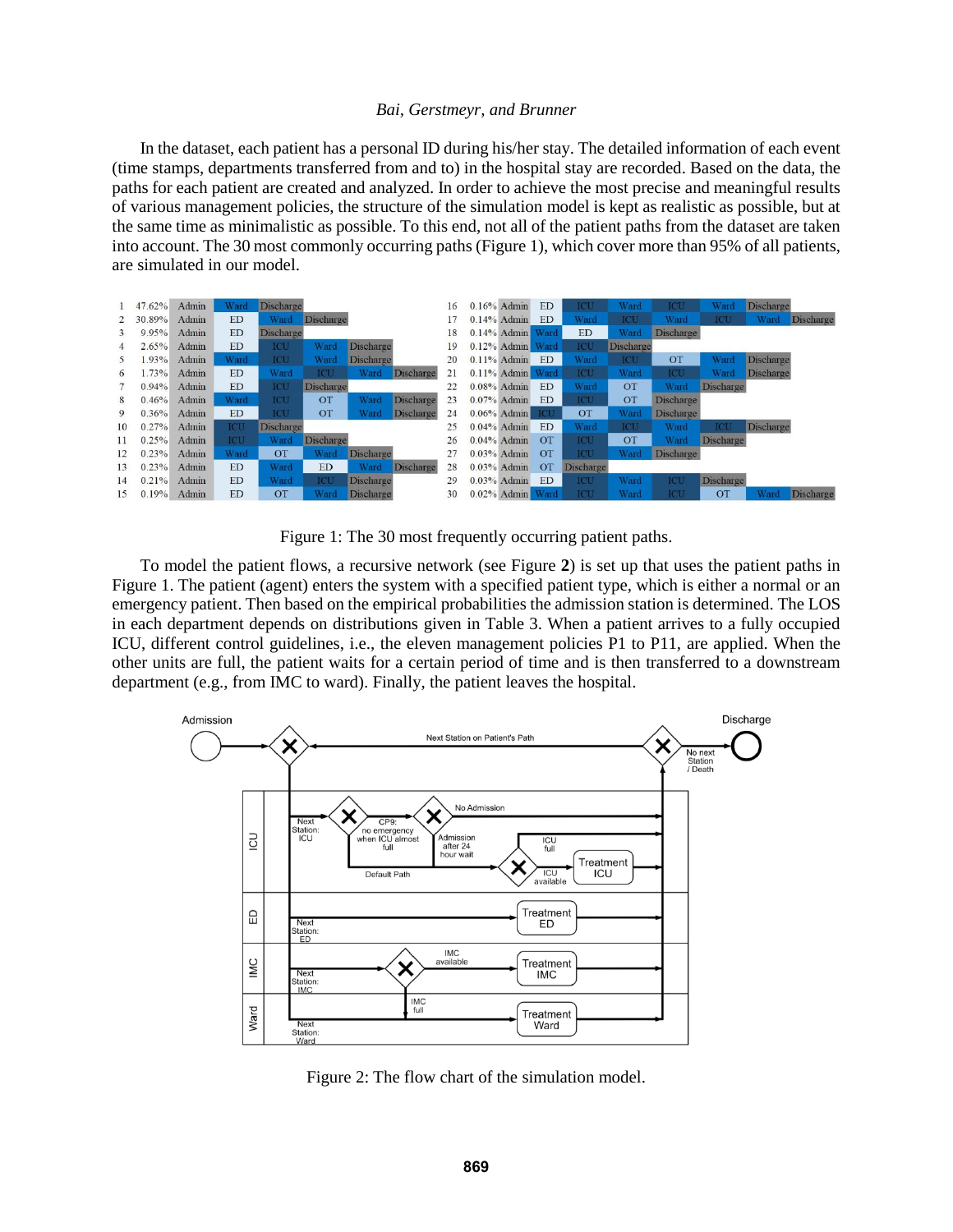## **5 RESULT DISCUSSION**

Eleven different management policies P1 to P11 are compared and parameter variations are investigated. The FCFS policy, which is used widely in practice, is marked as policy zero (P0). It is used as the baseline case to evaluate the relative performance of the other policies. The simulation period length is set to be 6 months, and 100 replications are implemented for each run.

### **5.1 Results from the Default Settings**

In this part, the parameters of patient arrivals and LOSs are kept the same as summarized i[n Table](#page-4-2) **3**. Except P1 (increasing ICU capacity) and P8 (increasing IMC capacity), the capacities in the other policies are constants as well (1,215 beds in general wards, 45 emergency beds, 20 IMC beds, and 30 ICU beds). The ICU and IMC capacities are increased 20% in P1 (36 ICU beds) and P8 (24 IMC beds). The dashboard in [Figure 3](#page-6-0) shows box plots for each KPI and control policy. The performance indicators of the polices are recorded from the simulation and summarized in each histogram. The best management policy of each KPI can be found in the upper right corner. For instance, the shortest system LOS (K1) results from applying P11, and the highest profit is obtained by P10. We assume when the utilization level is lower than 0.9, then the higher the better. The table below shows how often a policy is evaluated as the best one. The same information is given in the frequency chart below for a quick evaluation.



Figure 3: Dashboard of the simulation results.

<span id="page-6-0"></span>From the histograms in [Figure](#page-6-0) **3**, we can see that no policy is dominant in all KPIs. From a service quality perspective, the two most important criteria to be evaluated are the average patient health condition (K6) and the increased number of deaths caused (K7). When looking at the increased number of deaths (K7), transferring the patients to IMC (policy P10) is optimal. If the ICU is fully utilized, no additional deaths incur. In this case, instead of waiting and then eventually being rejected, or early discharging other patients, the patients who arrive at a peak time are treated directly to the IMC, which can provide lower level of care. Similarly, boarding and queuing the patients in the IMC (P7 and P8) lead to the best performance in average patient health condition (K6). On the contrary, early discharging the patient with lowest remaining LOS to home (P6) and transferring patients to other hospitals (P11) put the patients in higher risk and result in extra deaths, even more than the baseline case (P0). Rescheduling of planned surgeries (P9) is evaluated to be the worst by looking at the health condition (K6). Let the patients waiting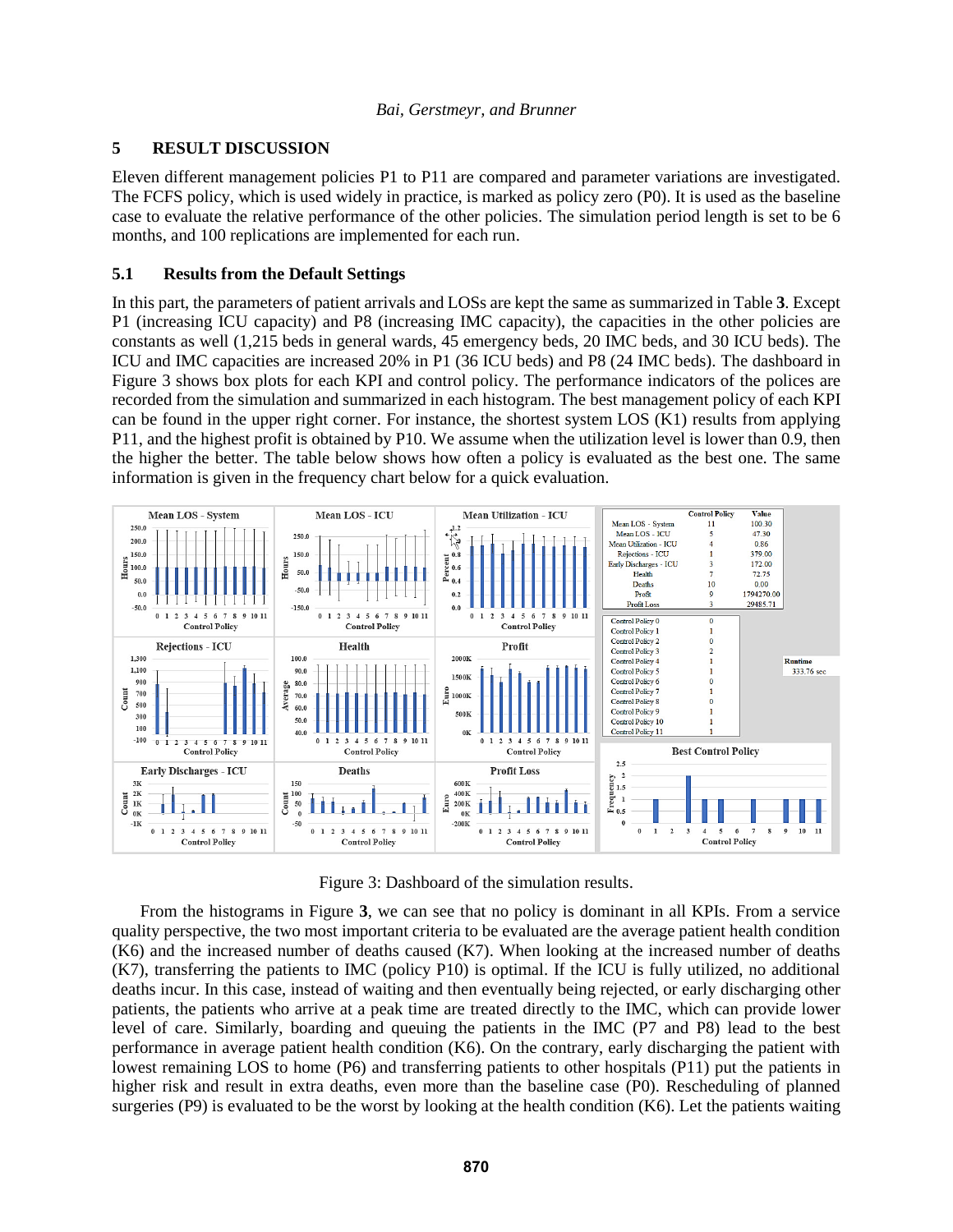longer for a surgery might not cause additional death, but the health condition of these delayed patients will be deteriorated .

Besides the above discussed criteria, the number of patients influenced by the policies (e.g., K4 and K5) is important. For instance, early discharging the patient with highest remaining LOS (P3) can release more capacity in the long run, and therefore prevents more patients from early discharge (K5). Furthermore, early discharging the patient with the highest LOS (P4), which is widely implemented in practice, results in relative lower number of early discharging as well. Increasing ICU capacity (P1) leads to the lowest rejections (K4). This is naturally due to the increased number of beds in the ICU, which ultimately enables to accept more patients. Three of the remaining early discharge policies (P2, P5, and P6) influenced more than 1,800 patients in our case, which is around 200% of the baseline case (P0). In the monetary perspective, rescheduling surgeries (P9) results in the highest profit (K8) without a large advantage compared to P7, P8 and P10. Early discharging the patient with highest remaining LOS (P3) leads to the lowest revenue loss (K9), which is consistent with K5. As a general trend, profit (K8) is positively correlated with the LOS in the system (K1), while revenue loss is correlated with the number of influenced patients (K4 and K5).

In general, the results indicate that the introduction of management policies has a positive impact on patient status, LOS and/or costs. Since the assessment of the effects of control policies is carried out by comparing simulation results under the same general conditions, and thus comparability is given, valid decisions can be made. Finally, the managers can also make the decisions based on their own priorities and weighting of the KPIs .

### **5.2 Performance under Different Parameters**

In order to figure out the influence of parameter variations on the results, different ICU and IMC capacities, as well as different combinations of profit and revenue loss for each management policy are simulated in this section.

## **5.2.1 Policy Performances under Different Capacities**

We model the ICU capacity with 80%, 100%, and 120% (thus 24, 30 and 36 beds) and the IMC capacity with 100% and 120% (20 and 24 beds). In most of the cases, when increasing capacities, the total LOS in the hospital and in the ICU both increases. Only by boarding in the IMC or the ward (P7), the total LOS in the hospital decreases, because the patient recovers sooner. By P9, P10, and P11, the patients are delayed or transferred, so that there are sometimes free capacities in the ICU which cause the average LOS in the ICU to decrease. The LOS in the ward changes slightly with the increasing capacities. At the same time, the utilization levels of the ICU and IMC decrease. Having more capacity is beneficial to the service quality and the monetary KPIs. For instance, if the capacities in both ICU and IMC increase, by early discharging the patient with the highest remaining LOS (P3), the total increased deaths can be reduced by 25%, from 96 to 72, meanwhile, the revenue loss can be reduced to 0 from 0.3 million (M).

Consequently, different policies are preferable under different scenarios [\(Figure](#page-8-0) **4**). In general, P3 and P10 perform good in almost all the cases we simulated. Specifically, if the manager focuses on the medical outcomes, transferring the patients to the IMC (P10) is a good choice to implement. Similarly, in case of ICU shortages increasing the capacity in the IMC can improve the performance. Additionally, the differences between increasing IMC beds and increasing ICU beds are not significant, especially when comparing to the increased costs. Therefore, the importance of the IMC should not be underestimated. Besides, in the ICU capacity shortage (decreasing the capacity) scenario, early discharging the patient with the highest LOS (P4) is worth to be considered. When the capacities in both ICU and IMC are increased, then early discharging the patient with the highest remaining LOS (P3) should be preferred. In particular, when the capacity shortages are small, most of the patients can receive proper treatment. Please remember that this policy might lead to severe negative consequences to the few early discharged patients.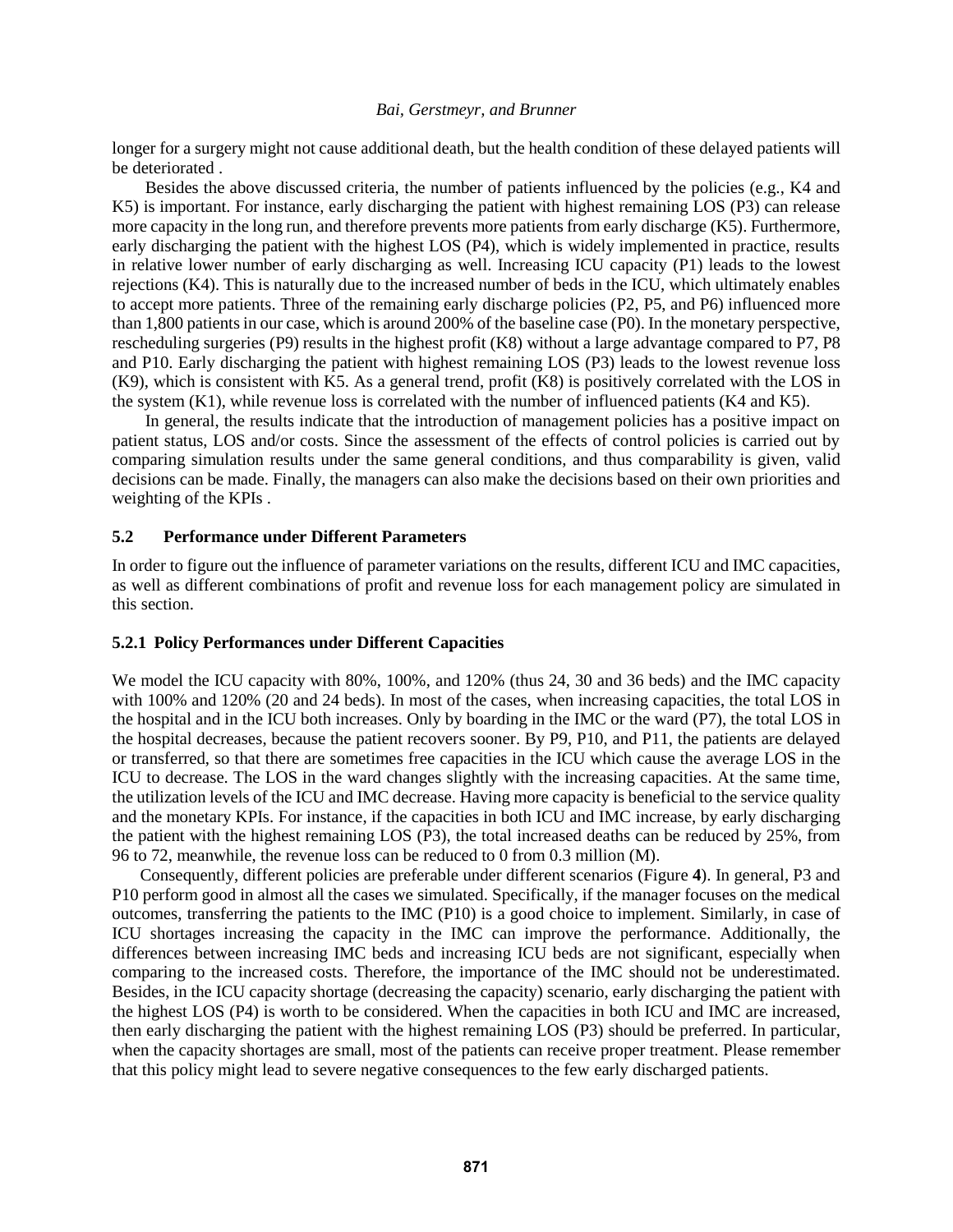

Figure 4: Frequency of best policy under different capacity assumptions for ICU and IMC.

#### <span id="page-8-0"></span>**5.2.2 Policy Performances under Different Monetary Settings**

According to section 3.2, four parameters of profit (the profits in ICU, ED, IMC, and wards) and three parameters of revenue loss (the cost to reject an normal case, to reject an emergency case, and to early discharge a patient) are used in the monetary perspective. When defining these parameters, we refer to several published papers. Therefore, it's practical to figure out how these parameters influence the performance of the different policies. As a reminder, if parameter variations are implemented for profit (K8) and revenue loss (K9), the best policies under the other KPIs (K1 to K7) are not influenced. In the variation of both K8 and K9, each parameter has two possible values, which are the original one (factor 1.0) and 150% (factor 1.5) of the original value. All possible combinations ( $2^4 = 16$  combinations for K8 and  $2^3 = 8$  combinations for K9) are evaluated. Considering the parameter variation for profits, the policies P1, P3, P7, and P10 are selected to be the best performing ones, i.e., the other policies are never chosen (see [Table 4\)](#page-8-1). Surprisingly, when increasing the profits of ICU and wards together, the FCFS policy (P0) performs the best. However, P0 is never selected by the other KPIs in any other setting.

<span id="page-8-1"></span>

|     |     | Profit settings |      | <b>Best</b>     | Profit settings |     |     |      | <b>Best</b>     |
|-----|-----|-----------------|------|-----------------|-----------------|-----|-----|------|-----------------|
| ICU | ED  | IMC             | Ward | Policy          | ICU             | ED  | IMC | Ward | Policy          |
|     |     |                 |      | P <sub>10</sub> | 1.5             |     |     |      | P <sub>10</sub> |
|     |     |                 | 1.5  | P3              | 1.5             |     |     | 1.5  | P <sub>0</sub>  |
|     |     | 1.5             |      | P7              | 1.5             |     | 1.5 |      | P <sub>1</sub>  |
|     |     | 1.5             | 1.5  | P1              | 1.5             |     | 1.5 | 1.5  | P <sub>1</sub>  |
|     | 1.5 |                 |      | P <sub>10</sub> | 1.5             | 1.5 |     |      | <b>P10</b>      |
|     | 1.5 |                 | 1.5  | P3              | 1.5             | 1.5 |     | 1.5  | P <sub>3</sub>  |
|     | 1.5 | 1.5             |      | P7              | 1.5             | 1.5 | 1.5 |      | P <sub>3</sub>  |
|     | 1.5 | 1.5             | 1.5  | P1              | 1.5             | 1.5 | 1.5 | 1.5  | P3              |

Table 4: Results of policy performance under different parameters of profit.

When comparing different combinations of parameter variations for revenue loss, P3 performs always the best. The total revenue loss depends on the cost for each rejected or early discharged patient and the total number of patients affected. Because of discharging the most serve patients with longest remaining LOS (P3), much more capacities are released. Therefore, the total number of affected patients is less than 50% compared to the other policies. As a result, we see low sensitivity to the parameters' settings. Of course, when the difference between the parameters are much larger, the best policy might change.

### **6 CONCLUSION**

Health care is facing great challenges to make processes more efficient and meanwhile provide better service to patients. The management of the ICU, which is one of the most critical departments in terms of patient status and patient flow, also tries to provide better service and reduce the mortality rate. In particular during COVID-19, the effective and efficient management is of utmost importance. Our simulation model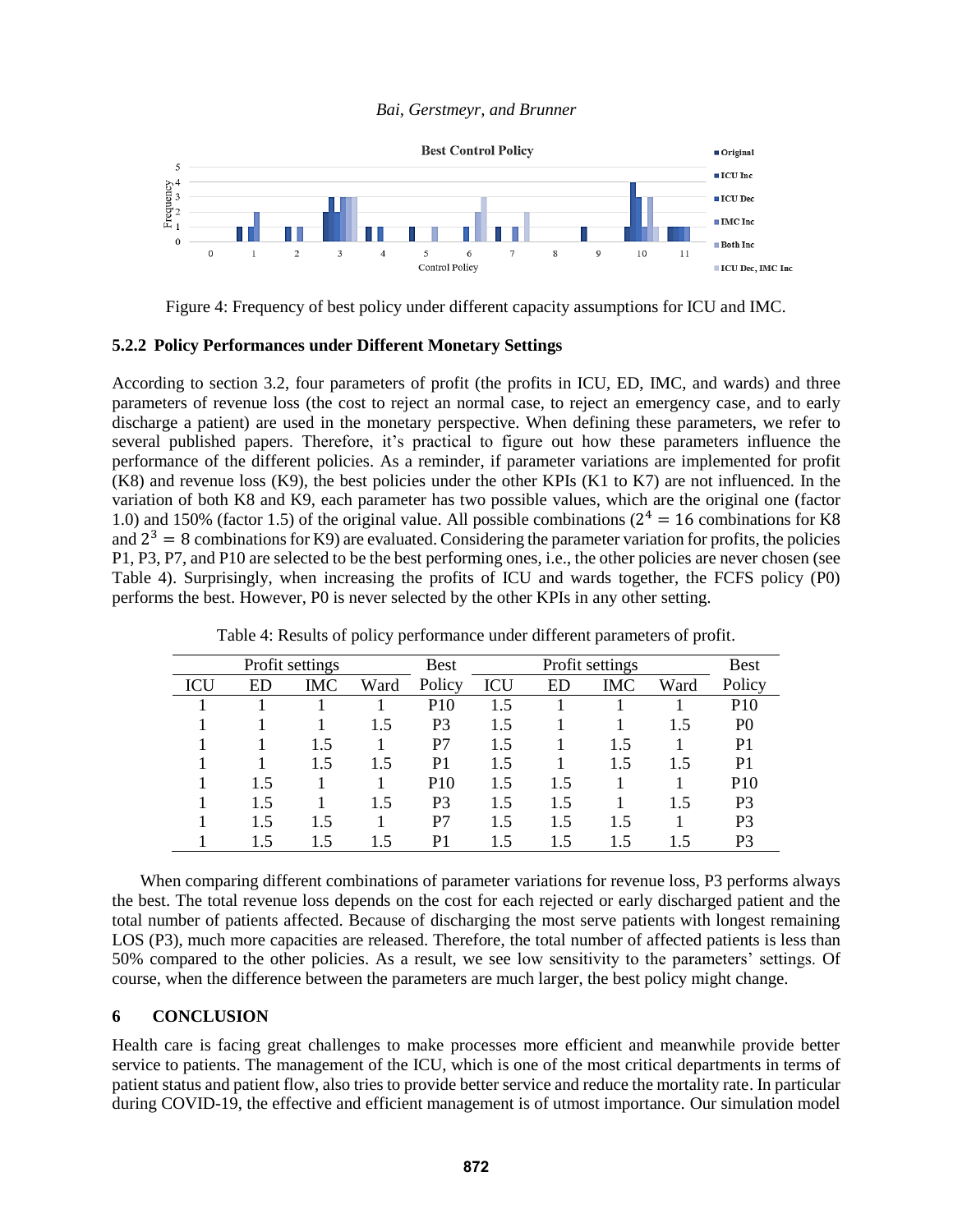allows a comprehensive evaluation of eleven different management policies for controlling ICU admissions when facing capacity shortages.

In comparison to the baseline case running on a FCFS rule, we show that any management policy is superior regardless of the evaluation criteria. Increasing the capacities of the ICU is obviously beneficial to all the patients but depend on structural circumstances. Generally speaking, it makes sense to discharge patients early when the ICU is fully loaded, i.e., all KPIs indicate an advantage. This ensures that most of the patients receive the appropriate level of care in the ICU. It remains to be decided whether the patient with the highest remaining, the highest elapsed, or the lowest remaining length of stay should be discharged. The simulation results with the data from the University Hospital Augsburg suggest the early discharge of patients with highest remaining LOS, especially in the peak time, when considering the overall impact instead of individual patient's consequences.

Currently, the COVID-19 is spreading all over the world. This disease is severe because of the high infection rate and the speedy spreading. Implementing efficient policies to manage ICU capacities is critical. The COVID-19 scenario can also be simulated by our model. With roughly approximated parameters, it can be shown that at the beginning of pandemic, postponing the scheduled surgery is an option. In the long run, increasing the ICU as well as IMC capacities should be definitely implemented. In extreme cases, early discharging the patients having the lowest survival probability is cruel but efficient.

With the attempt to model the problem as realistic as possible, we rely on the 30 most frequently occurring patient paths based on real data. However, there is still room for improvements. The type of disease, the type of treatment and its impact on the patient are possible variables for a future consideration. Furthermore, the readmission of the patients is not considered in our model which might be another direction to investigate. Additionally, the performance of each single policy is evaluated one by one. The combination of different management policies also offers the potential to make hospital processes even more effective. Last but not the least, to generalize the findings of our model, an application to other hospital settings might be necessary.

### **REFERENCES**

- Adan, I., J. Bekkers, N. Dellaert, J. Jeunet, and J. Vissers. 2011. "Improving Operational Effectiveness of Tactical Master Plans for Emergency and Elective Patients under Stochastic Demand and Capacitated Resources". *European Journal of Operational Research* 213(1):290–308.
- Akkerman, R., and M. Knip. 2004. "Reallocation of Beds to Reduce Waiting Time for Cardiac Surgery". *Health Care Management Science* 7(2):119–126.
- Astaraky, D., and J. Patrick. 2015. "A Simulation Based Approximate Dynamic Programming Approach to Multi-Class, Multi-Resource Surgical Scheduling". *European Journal of Operational Research* 245(1):309–319.
- Bai, J., A. Fügener, J. Schoenfelder, and J. O. Brunner. 2018. "Operations Research in Intensive Care Unit Management: A Literature Review". *Health Care Management Science* 21(1):1–24.
- Barado, J., J. M. Guergué, L. Esparza, C. Azcárate, F. Mallor, and S. Ochoa. 2012. "A Mathematical Model for Simulating Daily Bed Occupancy in an Intensive Care Unit". *Critical Care Medicine* 40(4):1098–1104.
- Bertolini, G., M. Confalonieri, C. Rossi, G. Rossi, B. Simini, M. Gorini, and A. Corrado. 2005. "Costs of the COPD. Differences between Intensive Care Unit and Respiratory Intermediate Care Unit." *Respiratory Medicine* 99(7):894–900.
- Borghans, I., S. M. Kleefstra, R. B. Kool, and G. P. Westert. 2012. "Is the Length of Stay in Hospital Correlated with Patient Satisfaction?". *International Journal for Quality in Health Care* 24(5):443–451.
- De Bruin, A. M., G. M. Koole, and M. C. Visser. 2005. "Bottleneck Analysis of Emergency Cardiac In-Patient Flow in a University Setting: An Application of Queueing Theory". *Clinical and Investigative Medicine. Medecine Clinique et Experimentale* 28(6):316–317.
- Cahill, W., and M. Render. 1999. "Dynamic Simulation Modeling of ICU Bed Availability". In *Proceedings of the 1999 Winter Simulation Conference*, edited by P. A. Farrington, H. B. Nembhard, D. T. Sturrock, and G. W. Evans, 1573–1576. Piscataway, New Jersey: Institute of Electrical and Electronics Engineers, Inc.
- Chan, C. W., V. F. Farias, N. Bambos, and G. J. Escobar. 2012. "Optimizing Intensive Care Unit Discharge Decisions with Patient Readmissions". *Operations Research* 60(6):1323–1341.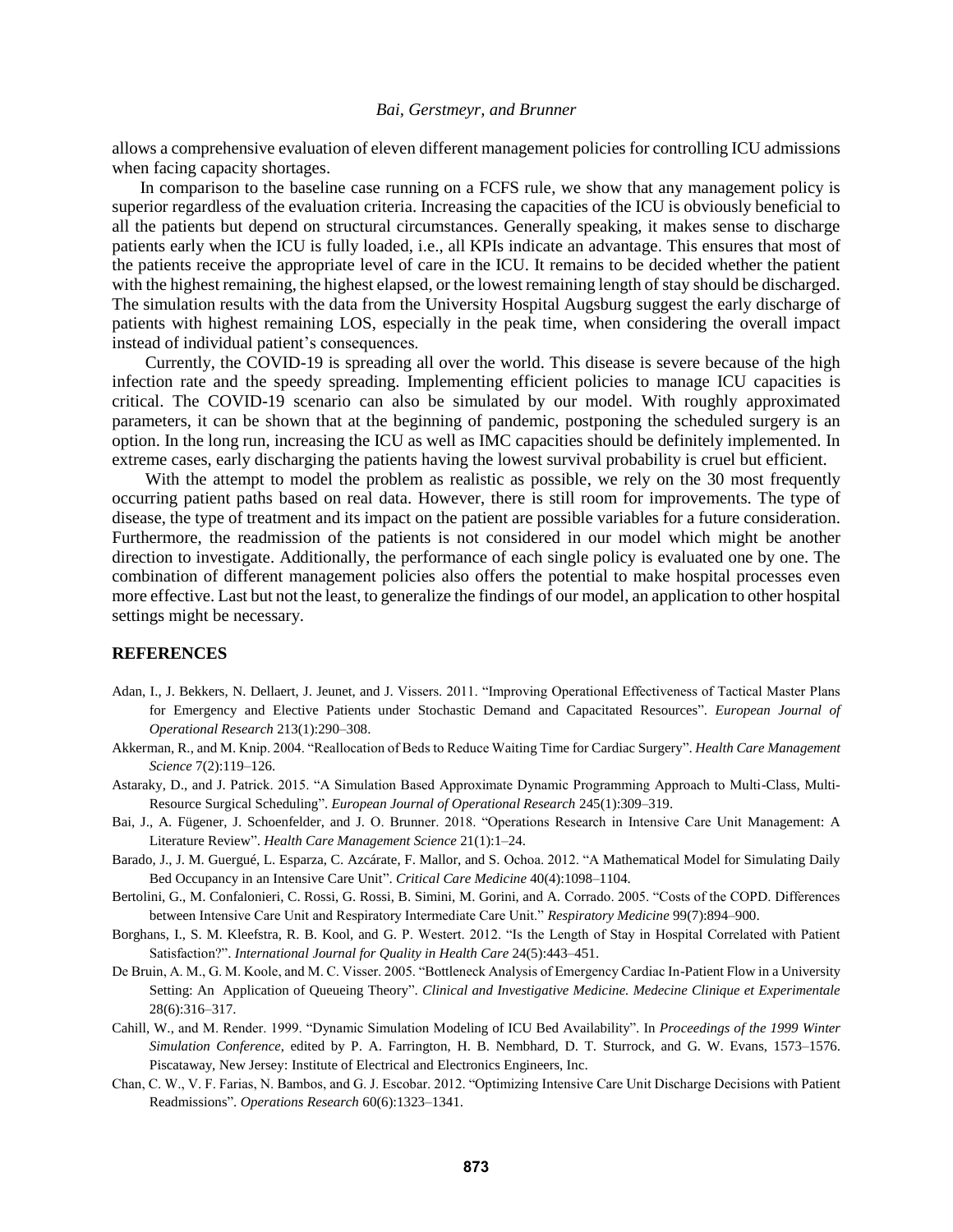- Chow, V. S., M. L. Puterman, N. Salehirad, W. Huang, and D. Atkins. 2011. "Reducing Surgical Ward Congestion through Improved Surgical Scheduling and Uncapacitated Simulation". *Production and Operations Management* 20(3):418–430.
- Cohen, M. E., K. Y. Bilimoria, C. Y. Ko, K. Richards, and B. L. Hall. 2009. "Variability in Length of Stay after Colorectal Surgery: Assessment of 182 Hospitals in the National Surgical Quality Improvement Program". *Annals of Surgery* 250(6):901–907.
- Correia, I. T. D. M., and D. L. Waitzberg. 2003. "The Impact of Malnutrition on Morbidity, Mortality, Length of Hospital Stay and Costs Evaluated through a Multivariate Model Analysis". *Clinical Nutrition* 22(3):235–239.
- Costa, A. X., S. A. Ridley, A. K. Shahani, P. R. Harper, V. De Senna, and M. S. Nielsen. 2003. "Mathematical Modelling and Simulation for Planning Critical Care Capacity". *Anaesthesia* 58(4):320–327.
- Daly, K., R. Beale, and R. W. S. Chang. 2001. "Reduction in Mortality after Inappropriate Early Discharge from Intensive Care Unit: Logistic Regression Triage Model". *British Medical Journal* 322(7279):1274.
- Dobson, G., S. Hasija, and E. J. Pinker. 2011. "Reserving Capacity for Urgent Patients in Primary Care". *Production and Operations Management* 20(3):456–473.
- Dobson, G., H. H. Lee, and E. Pinker. 2010. "A Model of ICU Bumping". *Operations Research* 58(6):1564–1576.
- Drummond, M., and A. McGuire. 2011. *Economic Evaluation in Health Care: Merging Theory with Practise.* New York: Oxford University Press.
- Duraiswamy, N., R. Welton, and A. Reisman. 1981. "Using Computer Simulation to Predict ICU Staffing Needs". *The Journal of Nursing Administration* 12(1):39–44.
- Encinosa, W. E., and D. M. Bernard. 2005. "Hospital Finances and Patient Safety Outcomes". *INQUIRY: The Journal of Health Care Organization, Provision, and Financing* 42(1):60–72.
- Halpern, N. A., and S. M. Pastores. 2010. "Critical Care Medicine in the United States 2000-2005: An Analysis of Bed Numbers, Occupancy Rates, Payer Mix, and Costs". *Critical Care Medicine* 38(1):65–71.
- Hashimoto, F., S. Bell, and S. Marshment. 1987. "A Computer Simulation Program to Facilitate Budgeting and Staffing Decisions in an Intensive Care Unit". *Critical Care Medicine* 15(3):256–259.
- Herr, A. 2008. "Cost and Technical Efficiency of German Hospitals: Does Ownership Matter?". *Health Economics* 17(9):1057– 1071.
- Howell, M. D. 2011. "Managing ICU Throughput and Understanding ICU Census". *Current Opinion in Critical Care* 17(6):626– 633.
- Kahn, J. M., G. D. Rubenfeld, J. Rohrbach, and B. D. Fuchs. 2008. "Cost Savings Attributable to Reductions in Intensive Care Unit Length of Stay for Mechanically Ventilated Patients". *Medical Care* 46(12):1226–1233.
- Kim, S. H., C. W. Chan, M. Olivares, and G. Escobar. 2015. "ICU Admission Control: An Empirical Study of Capacity Allocation and Its Implication on Patient Outcomes". *Management Science* 61(1):19–38.
- Kolker, A. 2009. "Process Modeling of ICU Patient Flow: Effect of Daily Load Leveling of Elective Surgeries on ICU Diversion". *Journal of Medical Systems* 33(1):27–40.
- Lamiell, J. M. 1995. "Modeling Intensive Care Unit Census". *Military Medicine* 160(5):227–232.
- Li, X., D. Liu, N. Geng, and X. Xie. 2019. "Optimal ICU Admission Control with Premature Discharge". *IEEE Transactions on Automation Science and Engineering* 16(1):148–164.
- Litvak, N., M. van Rijsbergen, R. J. Boucherie, and M. van Houdenhoven. 2008. "Managing the Overflow of Intensive Care Patients". *European Journal of Operational Research* 185(3):998–1010.
- Lone, N. I., and T. S. Walsh. 2011. "Prolonged Mechanical Ventilation in Critically Ill Patients: Epidemiology, Outcomes and Modelling the Potential Cost Consequences of Establishing a Regional Weaning Unit". *Critical Care* 15(2):R102.
- Lyons, R. A., K. Wareham, H. A. Hutchings, E. Major, and B. Ferguson. 2000. "Population Requirement for Adult Critical-Care Beds: A Prospective Quantitative and Qualitative Study". *Lancet* 355(9204):595–598.
- Mahmoudian-Dehkordi, A., and S. Sadat. 2017. "Sustaining Critical Care: Using Evidence-Based Simulation to Evaluate ICU Management Policies". *Health Care Management Science* 20(4):532–547.
- Marmor, Y. N., T. R. Rohleder, T. R. Huschka, D. J. Cook, and J. E. Thompson. 2011. "A Simulation Tool to Support Recovery Bed Planning for Surgical Patients". In *Proceedings of the 2011 Winter Simulation Conference*, edited by S. Jain, R. R. Creasey, J. Himmelspach, K. P. White, and M. Fu, 1333–1339. Piscataway, New Jersey: Institute of Electrical and Electronics Engineers, Inc.
- Marmor, Y. N., T. R. Rohleder, D. J. Cook, T. R. Huschka, and J. E. Thompson. 2013. "Recovery Bed Planning in Cardiovascular Surgery: A Simulation Case Study". *Health Care Management Science* 16(4):314–327.
- McHardy, S., E. Kozan, and D. Cook. 2004. "Modelling of Intensive Care Units Operating Theatre in Public Hospitals". In Proceedings of the Fifth Asia-Pacific Industrial Engineering and Management systems conference, December 12<sup>th</sup>-15<sup>th</sup>,